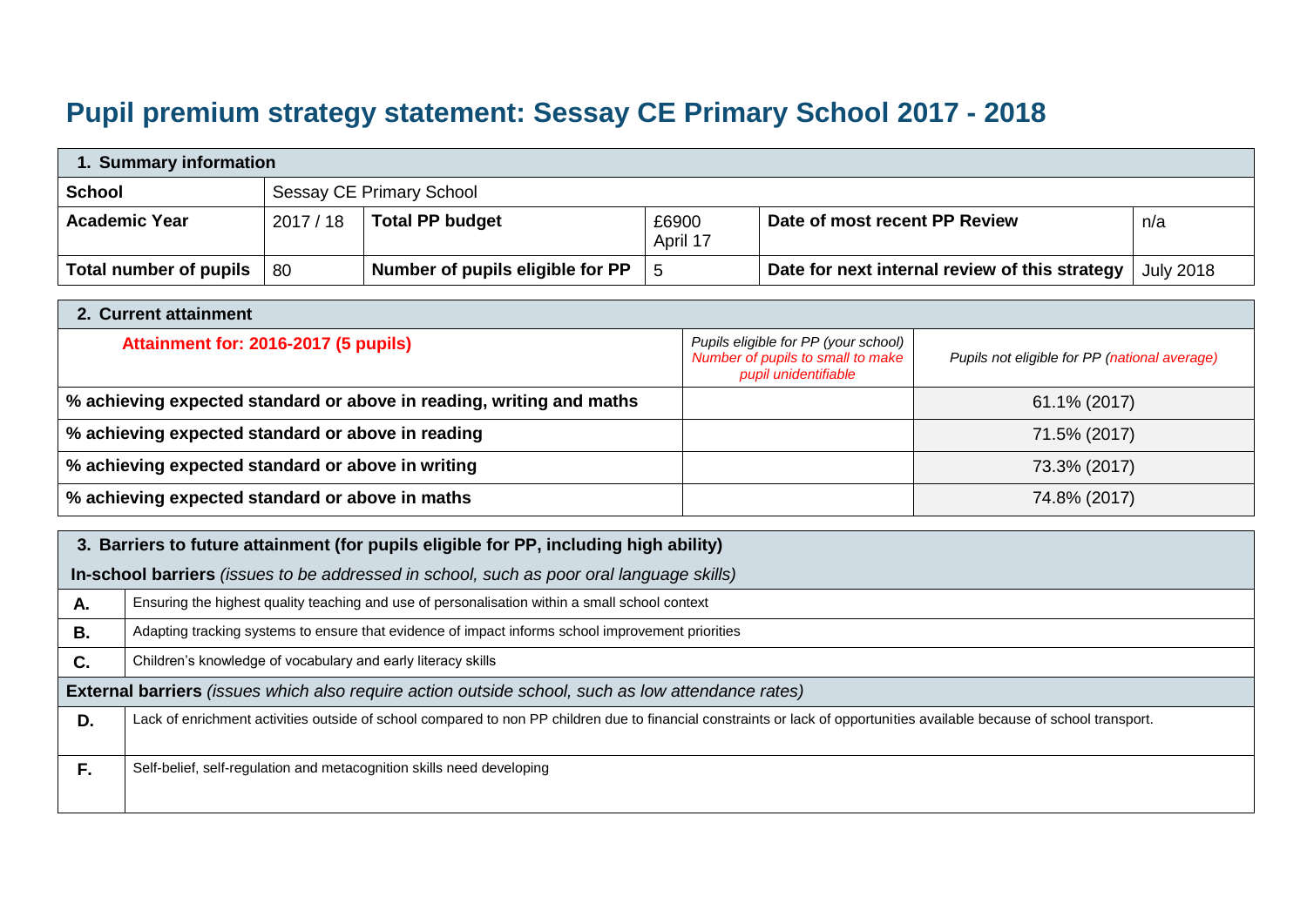| <b>4. Desired outcomes</b> |                                                                                                                                                                                                       |                                                                                                                                                                                                                                                                                                                                                             |  |  |  |
|----------------------------|-------------------------------------------------------------------------------------------------------------------------------------------------------------------------------------------------------|-------------------------------------------------------------------------------------------------------------------------------------------------------------------------------------------------------------------------------------------------------------------------------------------------------------------------------------------------------------|--|--|--|
|                            | Desired outcomes and how they will be measured                                                                                                                                                        | Success criteria                                                                                                                                                                                                                                                                                                                                            |  |  |  |
| A.                         | High 'quality first teaching' will be a focus for CPD and planning will show how the<br>curriculum is personalised for specific learners and the progress that they make                              | Monitoring cycle is embedded in the school and led by HT, middle<br>leaders and governors<br>Book scrutiny work<br>Learning walks<br>Lesson monotoring<br>Monitoring identifies CPD need<br>CPD arranged for staff<br>Impact of CPD monitored as part of cycle<br>Quality fist teaching in all areas of school<br>Tracking schools impact on pupil progress |  |  |  |
| <b>B.</b>                  | Analysis of the 2016/17 outcomes for pupils will form the basis of 2018/19 development<br>work and planned CPD                                                                                        | 2016/17 outcomes analysed<br>Areas for CPD identified - CPD arranged for staff<br>Tracking through 2017 / 18 will show impact on progress of children                                                                                                                                                                                                       |  |  |  |
| C.                         | Children's literacy, including oral language and communication strategies in early years, will<br>be developed so that vocabulary knowledge, spelling and writing outcomes are improved               | Staff CPD on language and literacy increase confidence in this area<br>PP children make better progress in reading so that their writing is<br>influenced by this<br>PP children can achieve well in spelling<br>PP children achieve in line with non-PP children.                                                                                          |  |  |  |
| D.                         | Funding places for PP children in extra-curricular clubs and activities and trips, providing<br>necessary equipment such as PE kits.                                                                  | Giving PP children the opportunity to access activities that help develop<br>the 'whole child' and put them on an equal footing with non-PP children                                                                                                                                                                                                        |  |  |  |
| E.                         | Pupils, through a metacognition focus, are able to apply learning strategies to overcome<br>challenging tasks. Pupils can self-regulate and plan an approach to learning which will work<br>for them. | Children are able to talk about strategies for learning<br>KS1 and KS2 data shows good progress<br>Quality of T&L judged as good/Outstanding<br>Progress measures gap sch/nat closing<br>Progress in books evident                                                                                                                                          |  |  |  |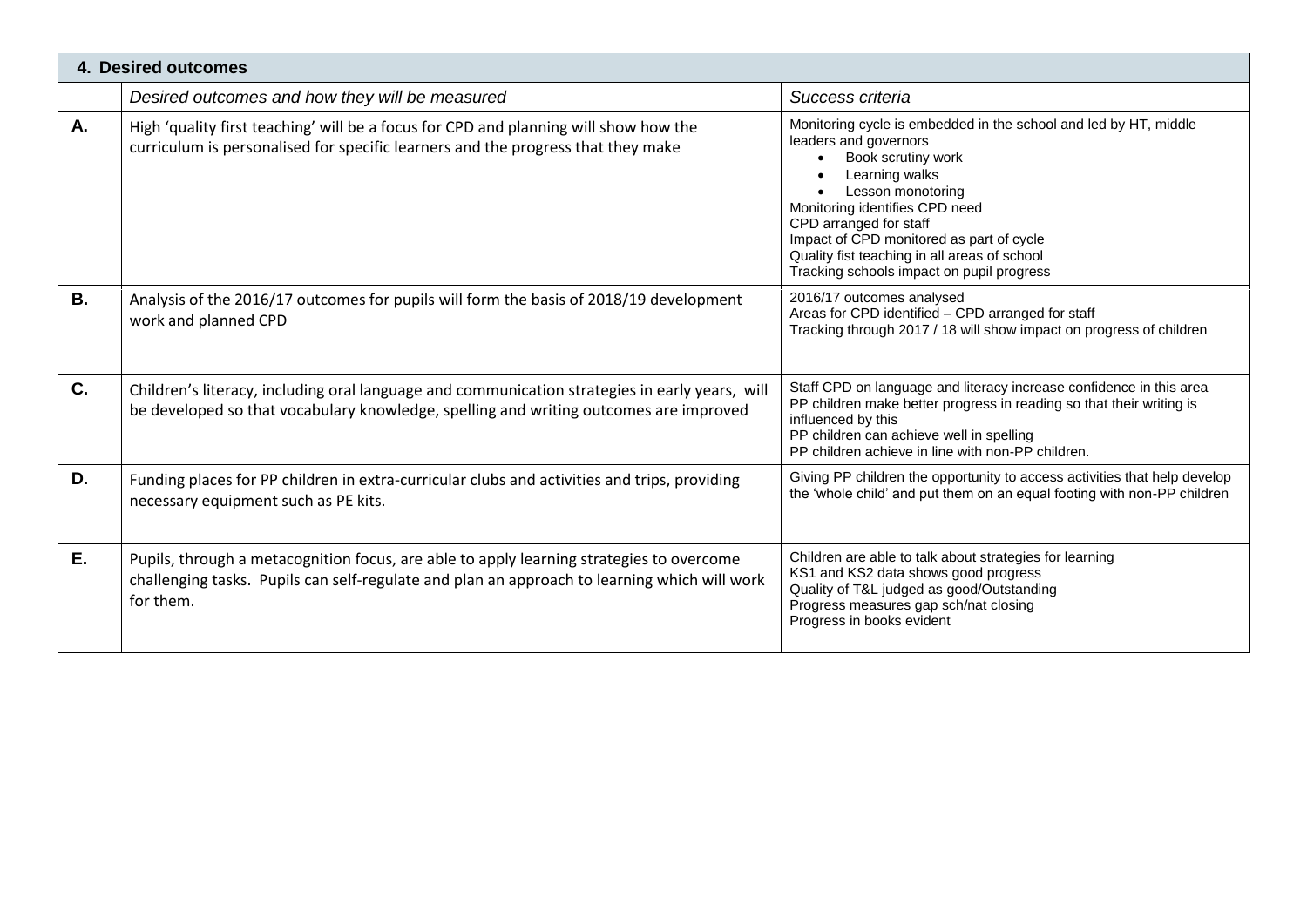| 5. Planned expenditure                                                                                                                                                                      |                                                                                                                                                                                                                               |                                                                                                                                                                                                                                                                                                  |                                                                                                                                                                                                                                                                                                                                                                                                                     |                                   |                                            |
|---------------------------------------------------------------------------------------------------------------------------------------------------------------------------------------------|-------------------------------------------------------------------------------------------------------------------------------------------------------------------------------------------------------------------------------|--------------------------------------------------------------------------------------------------------------------------------------------------------------------------------------------------------------------------------------------------------------------------------------------------|---------------------------------------------------------------------------------------------------------------------------------------------------------------------------------------------------------------------------------------------------------------------------------------------------------------------------------------------------------------------------------------------------------------------|-----------------------------------|--------------------------------------------|
| Academic year                                                                                                                                                                               | 2017/2018                                                                                                                                                                                                                     |                                                                                                                                                                                                                                                                                                  |                                                                                                                                                                                                                                                                                                                                                                                                                     |                                   |                                            |
| The three headings below enable schools to demonstrate how they are using the pupil premium to improve classroom pedagogy, provide targeted<br>support and support whole school strategies. |                                                                                                                                                                                                                               |                                                                                                                                                                                                                                                                                                  |                                                                                                                                                                                                                                                                                                                                                                                                                     |                                   |                                            |
| i. Quality of teaching for all                                                                                                                                                              |                                                                                                                                                                                                                               |                                                                                                                                                                                                                                                                                                  |                                                                                                                                                                                                                                                                                                                                                                                                                     |                                   |                                            |
| <b>Desired outcome</b>                                                                                                                                                                      | Chosen action /<br>approach                                                                                                                                                                                                   | What is the evidence and rationale<br>for this choice?                                                                                                                                                                                                                                           | How will you ensure it is<br>implemented well?                                                                                                                                                                                                                                                                                                                                                                      | <b>Staff lead</b>                 | When will you<br>review<br>implementation? |
| High 'quality first<br>teaching' will be a focus<br>for CPD and planning<br>will show how the<br>curriculum is<br>personalised for specific<br>learners and the<br>progress that they make  | <b>CPD</b><br>School policy documents<br>Identification of pupil<br>barriers to learning<br>Planned, tracked<br>interventions in place                                                                                        | There has been a recent reorganisation of<br>classes / age groups. This means that<br>school need to focus on ensuring<br>consistency of QFT throughout the school                                                                                                                               | CPD for staff<br>Development of school literacy<br>strategy specifically for Sessay<br>Development of school numeracy<br>strategy specifically for Sessay<br>School planning format developed<br>and used<br>Planning format to show curriculum<br>personalisation<br>Tracking shows impact of QFT<br>Monitoring cycle to include<br>Learning walks<br>Book scrutiny<br>Pupil progress reviews<br>Lesson monitoring | HT<br>ES (maths)<br>JW (literacy) | March 2018                                 |
| Analysis of the 2016/17<br>outcomes for pupils will<br>form the basis of<br>2018/19 development<br>work and planned CPD<br>Vocabulary<br>Spelling<br>Writing                                | Systematic spelling<br>scheme<br>CPD - based on language,<br>literacy and writing<br>CPD - based on word<br>aware teaching<br>Planning to meet needs of<br>a language curriculum e.g.<br>vocab focus during guided<br>reading | 2016/17 Question level analysis showed that<br>children were below national at explaining<br>how narrative content is related and<br>contributes to the meaning as a whole (-15),<br>grammatical content (-12), verb tense and<br>consistency (-11) and significantly below in<br>spelling (-18) | CPD for staff<br>Development of school literacy<br>strategy specifically for Sessay<br>Monitoring cycle to include<br>Learning walks<br>$\bullet$<br>Book scrutiny<br>$\bullet$<br>Pupil progress reviews<br>$\bullet$<br>Lesson monitoring<br>Focus on school development plan<br>Woven into performance<br>management targets for staff                                                                           | <b>HT</b><br><b>JW</b>            | <b>March 2018</b>                          |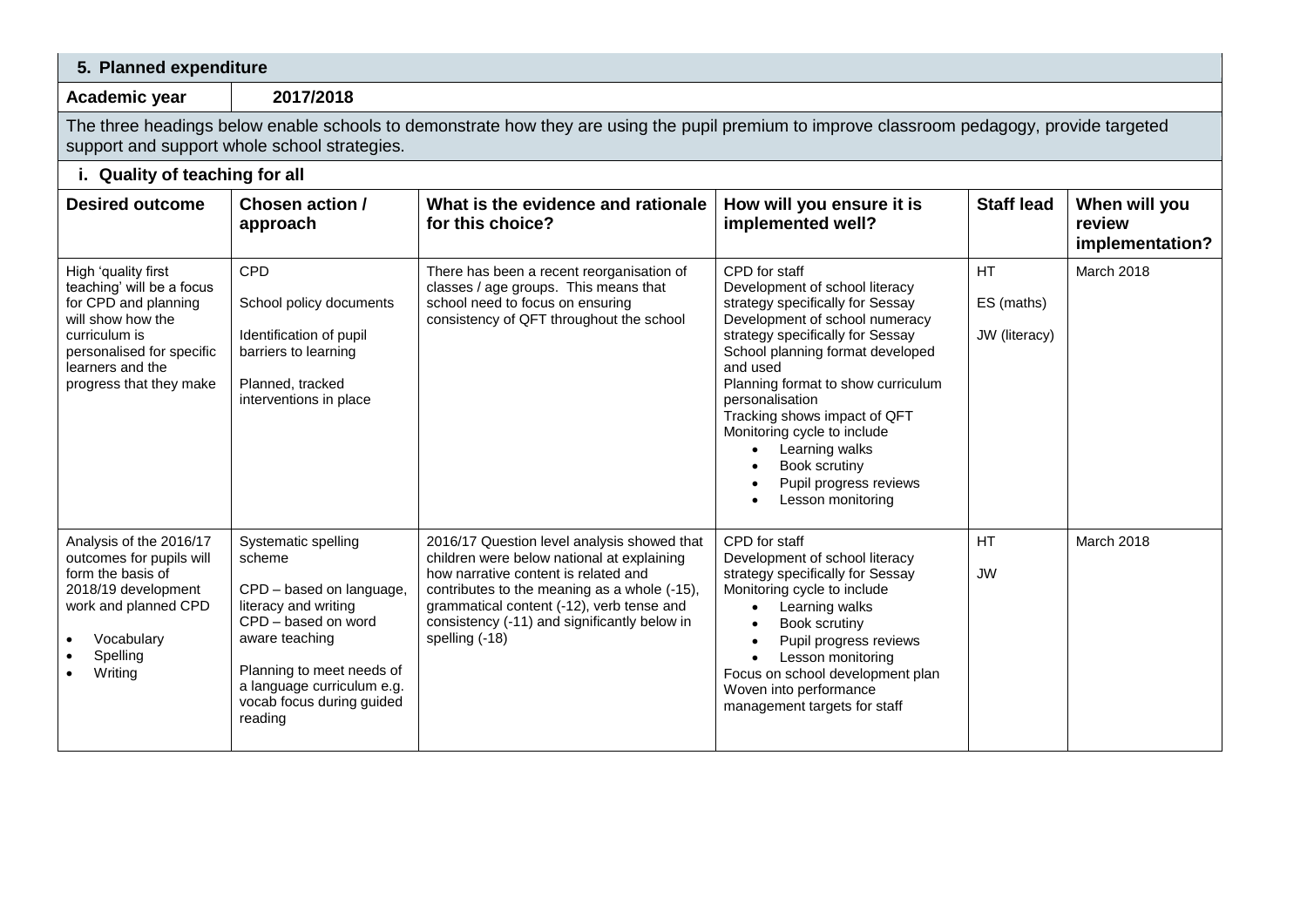| Improved outcomes for<br>all pupils in receipt of PP<br>in Maths and English                                                                                                                              | Provision of high quality<br>teaching and consistently<br>high standards through<br>effective monitoring and<br>best practice. Effective<br>deployment of staff.<br>Strategies to accelerate the<br>progress of targeted<br>groups ie: pre-teach /<br>growth mindset work<br>Staff training on improving<br>marking and feedback. | Investing some PP in longer term change<br>which will help all children. An effective way<br>to improve attainment is using high quality<br>feedback. This is a suitable approach which<br>can be embedded throughout school.                                                                                                                                                                          | Use of staff meetings & inset days to<br>deliver training.<br>Thorough monitoring through work<br>scrutiny, pupil interview & tracking<br>data.                                                                                                                                                                                                                                                                                                                            | HT                         | March 2017                                 |
|-----------------------------------------------------------------------------------------------------------------------------------------------------------------------------------------------------------|-----------------------------------------------------------------------------------------------------------------------------------------------------------------------------------------------------------------------------------------------------------------------------------------------------------------------------------|--------------------------------------------------------------------------------------------------------------------------------------------------------------------------------------------------------------------------------------------------------------------------------------------------------------------------------------------------------------------------------------------------------|----------------------------------------------------------------------------------------------------------------------------------------------------------------------------------------------------------------------------------------------------------------------------------------------------------------------------------------------------------------------------------------------------------------------------------------------------------------------------|----------------------------|--------------------------------------------|
|                                                                                                                                                                                                           |                                                                                                                                                                                                                                                                                                                                   |                                                                                                                                                                                                                                                                                                                                                                                                        |                                                                                                                                                                                                                                                                                                                                                                                                                                                                            | <b>Total budgeted cost</b> | £4000                                      |
| ii. Targeted support                                                                                                                                                                                      |                                                                                                                                                                                                                                                                                                                                   |                                                                                                                                                                                                                                                                                                                                                                                                        |                                                                                                                                                                                                                                                                                                                                                                                                                                                                            |                            |                                            |
| <b>Desired outcome</b>                                                                                                                                                                                    | <b>Chosen</b><br>action/approach                                                                                                                                                                                                                                                                                                  | What is the evidence and rationale<br>for this choice?                                                                                                                                                                                                                                                                                                                                                 | How will you ensure it is<br>implemented well?                                                                                                                                                                                                                                                                                                                                                                                                                             | <b>Staff lead</b>          | When will you<br>review<br>implementation? |
| Children's literacy,<br>including oral language<br>and communication<br>strategies in early years,<br>will be developed so that<br>vocabulary knowledge,<br>spelling and writing<br>outcomes are improved | Systematic spelling<br>scheme<br>CPD - based on language,<br>literacy and writing<br>CPD - based on word<br>aware teaching<br>Planning to meet needs of<br>a language curriculum e.g.<br>vocab focus during guided<br>reading                                                                                                     | 2016/17 Question level analysis showed that<br>children were below national at explaining<br>how narrative content is related and<br>contributes to the meaning as a whole (-15),<br>grammatical content (-12), verb tense and<br>consistency (-11) and significantly below in<br>spelling (-18)<br>PP/non PP gap<br>Reading progress<br>PP-1.83 Non PP-0.29<br>Maths progress<br>PP 2.53 Non PP -0.70 | CPD in EYFS<br>Adapting the curriculum to meet<br>children's interest<br>Plan 'in the moment' and assess<br>outcomes for individuals (learning<br>journeys)<br>Development of school literacy<br>strategy specifically for Sessay<br>Monitoring cycle to include<br>Learning walks<br>$\bullet$<br>Book scrutiny<br>$\bullet$<br>Pupil progress reviews<br>Lesson monitoring<br>Focus on school development plan<br>Woven into performance<br>management targets for staff | <b>JW</b><br>KT            | March 2018                                 |
| <b>Total budgeted cost</b>                                                                                                                                                                                |                                                                                                                                                                                                                                                                                                                                   |                                                                                                                                                                                                                                                                                                                                                                                                        |                                                                                                                                                                                                                                                                                                                                                                                                                                                                            |                            | £1000                                      |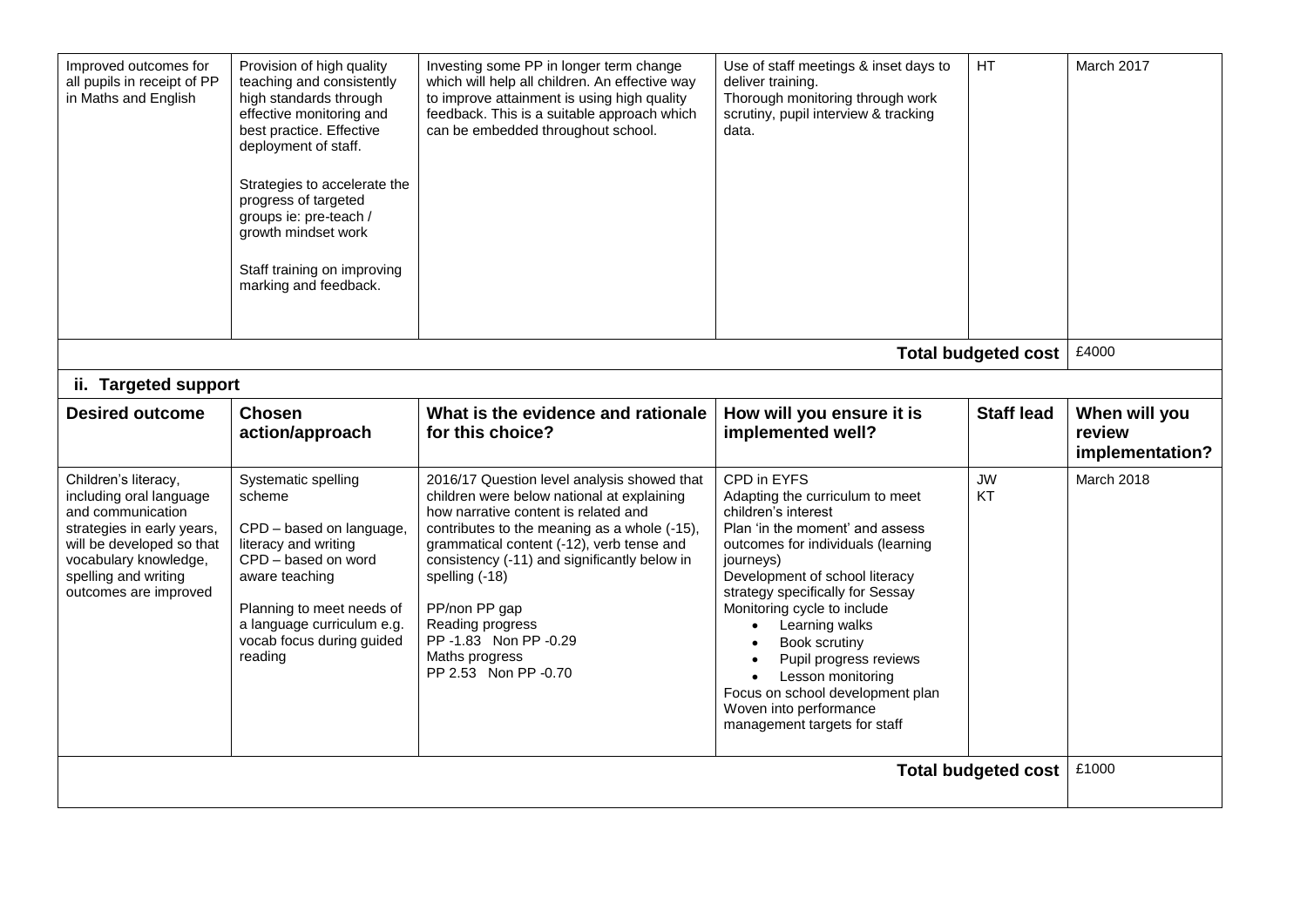| III. Other approaches                                                                                                                                                                                                                                                                                           |                                                                                                                                                                                                                                                                |                                                                                                           |                                                                                                                                                                                                                                                                         |                   |                                                           |  |  |
|-----------------------------------------------------------------------------------------------------------------------------------------------------------------------------------------------------------------------------------------------------------------------------------------------------------------|----------------------------------------------------------------------------------------------------------------------------------------------------------------------------------------------------------------------------------------------------------------|-----------------------------------------------------------------------------------------------------------|-------------------------------------------------------------------------------------------------------------------------------------------------------------------------------------------------------------------------------------------------------------------------|-------------------|-----------------------------------------------------------|--|--|
| <b>Desired outcome</b>                                                                                                                                                                                                                                                                                          | Chosen<br>action/approach                                                                                                                                                                                                                                      | What is the evidence and rationale<br>for this choice?                                                    | How will you ensure it is<br>implemented well?                                                                                                                                                                                                                          | <b>Staff lead</b> | When will you<br>review<br>implementation?                |  |  |
| Improving esteem and<br>confidence levels to<br>achieve higher rates of<br>progress.<br>Pupils, through a<br>metacognition focus, are<br>able to apply learning<br>strategies to overcome<br>challenging tasks.<br>Pupils can self-regulate<br>and plan an approach to<br>learning which will work<br>for them. | Creating a growth mind set<br>culture in children. For<br>example,<br>'Is this my best work' rather<br>than 'this will do'<br>Metacognition CPD                                                                                                                | Pupils are not always able to set themselves<br>targets or to judge themselves if work is<br>challenging. | Principles of growth mindset<br>embedded through assembly, quality<br>marking & feedback.<br>Staff training through staff meetings.<br>Pupil conversations show that<br>children can use the language of<br>learning and talk about ways in which<br>they learn better. | <b>JW</b><br>ES   | April 2018                                                |  |  |
| An increase of<br>opportunities outside<br>school for children in<br>receipt of PP which may<br>be lacking due to<br>financial constraints                                                                                                                                                                      | School to use PP funding<br>to provide places in after<br>school clubs and school<br>trips. School to provide<br>certain equipment such as<br>PE kits.<br>School to signpost other<br>funding streams e.g.<br>Carlton Lodge grants<br>Develop outdoor learning | Regular attendance at clubs & being properly<br>equipped is an issue for some pupils eligible<br>for PP.  | Monitor attendance at clubs<br>Forest school project - 1 term per<br>class                                                                                                                                                                                              | <b>HT</b>         | <b>July 2018</b><br>Trips/enrichment-<br>outdoor learning |  |  |
| <b>Total budgeted cost</b>                                                                                                                                                                                                                                                                                      |                                                                                                                                                                                                                                                                |                                                                                                           |                                                                                                                                                                                                                                                                         |                   |                                                           |  |  |

**6. Additional detail**